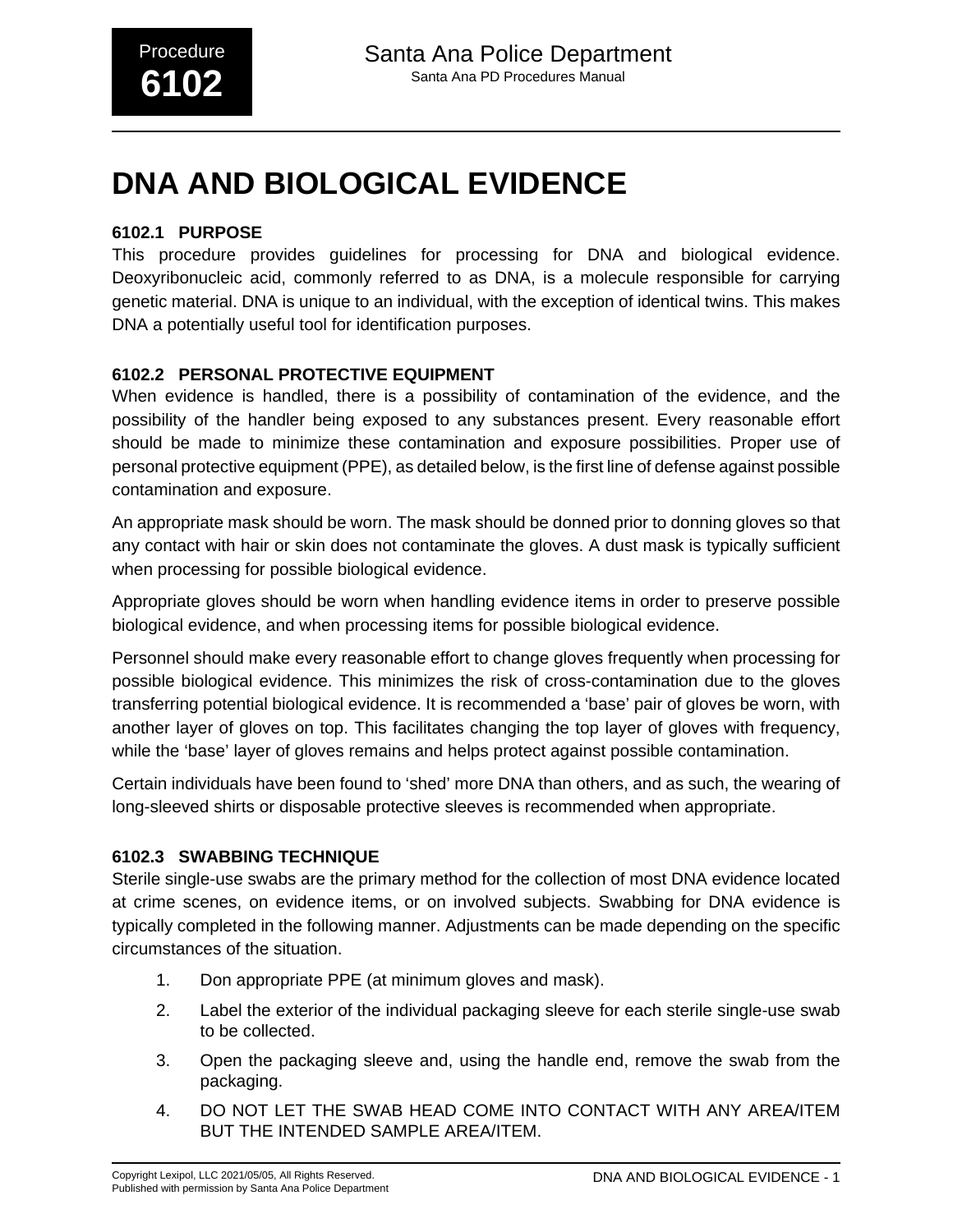Santa Ana PD Procedures Manual

## DNA AND BIOLOGICAL EVIDENCE

- 5. If swabbing a dried sample or processing for touch DNA, lightly moisten the tip of the swab head with distilled or sterile water.
- 6. Vigorously rub the swab over the area or stain in question.
- 7. Return the swab, head first, into its individual packaging sleeve.
- 8. Allow the swabs to completely air dry.
- 9. Individually packaged swabs can be placed into paper evidence packages and stored in secured evidence freezers
- 10. Individually packaged swabs collected from similar areas/items of evidence may be packaged together into one paper evidence package.
- 11. Individually packaged swabs from biological fluid samples should be packaged in different paper evidence packages from touch DNA samples.

#### **6102.4 BODILY FLUIDS**

Nearly every cell in the body contains DNA, and as such, many bodily fluids, along with tissues, contain DNA. Blood, saliva, semen, and vaginal fluid are among the bodily fluids most commonly located at crime scenes, however, a search should always be made for any potential bodily fluid that may contain biological evidence.

- 1. Blood may be present at scenes, on items of evidence, or on involved subjects. Blood may be liquid or dried. In most circumstances, photographs should be taken of the blood prior to collection/processing. Liquid blood should be collected using sterile single-use swabs (per the above recommendations). If the liquid bloodstain is large (i.e. pooled blood), liquid blood sample swabs should be collected from the outer edges of the stain. Smaller stains may be swabbed in their entirety
	- (a) Dried blood can be collected using a sterile single-use swab moistened with distilled sterile water. Dried blood can also be scraped, with the flakes collected in a weigh paper bindle.
- 2. Biological fluids may be present at scenes, on items of evidence, or on involved subjects. If the biological fluid sample is a wet stain, it can be collected using sterile single-use swabs. If a biological fluid sample is a dried stain, it can be collected using a sterile single-use swab moistened with distilled sterile water.
	- (a) When biological fluid samples are located on clothing or other porous surfaces, the entire object, or a sufficient representative cutting if an object is too large to collect, can be collected and booked for processing at the Orange County Crime Lab. Examples may include items such as cigarette butts, chewed gum, underwear, carpet, etc

#### **6102.5 TRACE/TOUCH DNA**

In addition to bodily fluids, trace amounts of DNA evidence can also be transferred and left behind by touch. This biological evidence is commonly referred to as trace or touch DNA. Touch DNA is thought to be the result of shed skin cells or cells contained in exhaled saliva coming into contact with the scene or evidence items. Touch DNA is not visible to the naked eye. Personnel should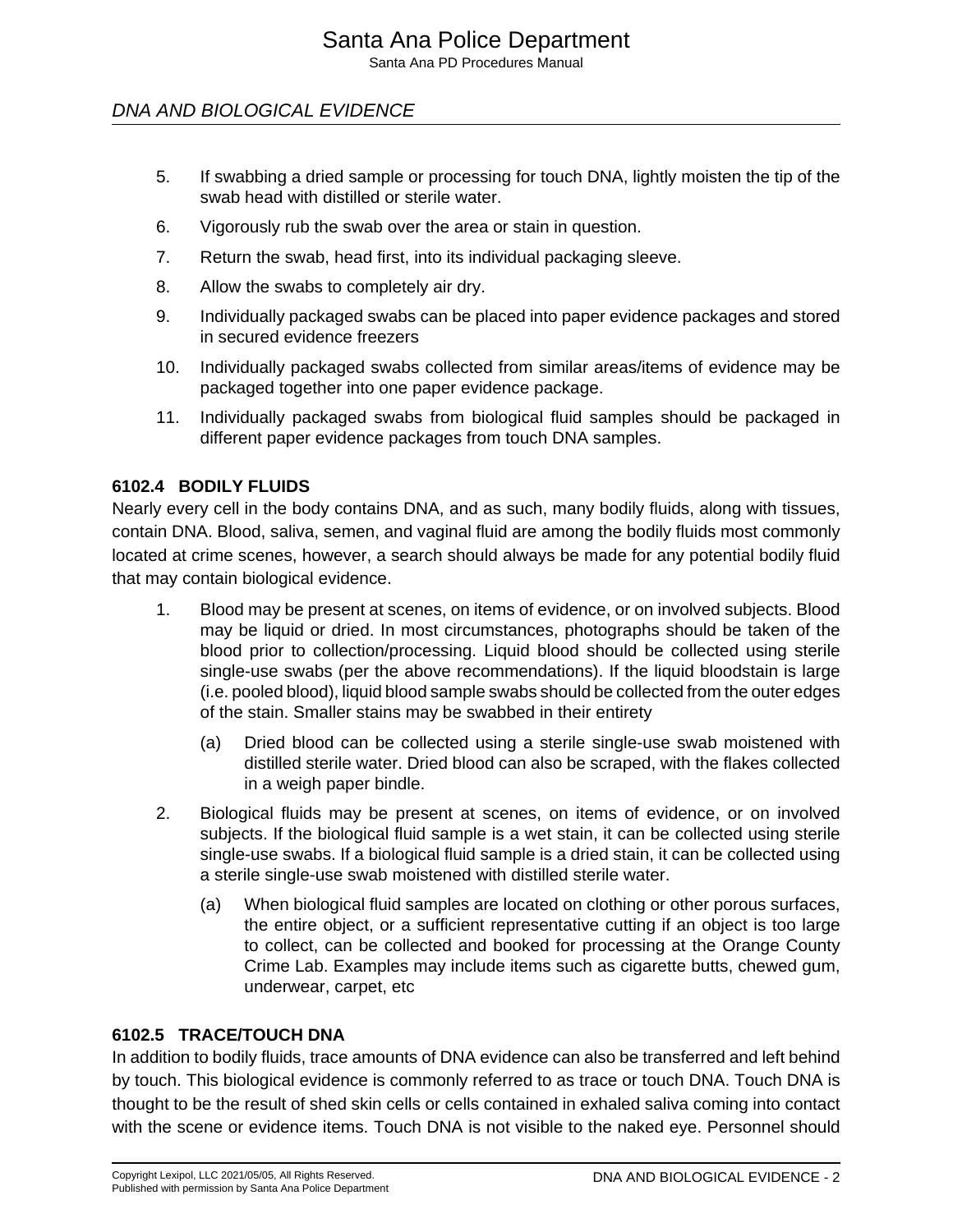# Santa Ana Police Department

Santa Ana PD Procedures Manual

# DNA AND BIOLOGICAL EVIDENCE

make logical, informed decisions on the areas most likely to contain possible touch DNA and focus their processing efforts accordingly.

Touch DNA can be collected using a sterile single-use swab moistened with distilled sterile water and rubbed vigorously over the area in question.

### **6102.6 DOCUMENTATION/PRESERVATION**

Swabs should be labeled accurately. This includes, at minimum, a description of the item or area swabbed on the individual swab packaging sleeve, and the case number, the date and time of collection, and the name and badge number of the person collecting the swab(s) on the evidence packaging containing the swab(s).

Biological evidence, including swabs, should be allowed to completely air dry in a secure area. Once dry, the biological evidence should be booked into the evidence freezer to facilitate preservation of the evidence.

### **6102.7 KNOWN STANDARDS**

Every reasonable effort should be made to collect known standards when available. Known standards of biological evidence are samples taken directly from an individual for identification purposes. Known standards are collected in the form of buccal (cheek) swabs. It is not currently the practice or policy of the Forensic Services Section to collect any other type of biological fluid directly from an individual.

Consent or a signed search warrant should be obtained prior to collection of buccal swabs from an individual. Consent can either be given verbally and recorded on body worn camera per the Body Worn Camera Policy or in writing using the appropriate Consent to Search form. Buccal swabs can be collected from an individual using sterile single-use swabs. Appropriate PPE (i.e. mask and gloves) should be worn. The swab(s) should be rubbed vigorously along the inside of the cheeks for several seconds. The swab can then be placed back into its individual swab sleeve. The swab must be allowed to air dry completely before it can be stored in a secure evidence freezer. Signed consent forms should be booked into evidence, separately from the swabs.

Buccal swabs collected from related victim or witness family groups may be packaged together into one paper evidence package, provided each individual swab is in its own individual packaging sleeve. Buccal swabs collected from suspects MUST ALWAYS be packaged in a separate paper evidence package. Suspect buccal swabs must never be packaged with other buccal swabs or with evidentiary swab samples.

### **6102.8 RAPID DNA**

The Department participates in the OCDA RAPID DNA Program. The RAPID DNA Program allows for a fast DNA analysis of samples involving biological fluid, including, but not limited to: blood, semen, and saliva. If biological fluids are located at a crime scene or on items of evidence, collection of a sample for the RAPID DNA Program should be considered. The OCDA's Rapid DNA kit shall be utilized to collect samples for the Rapid DNA program.